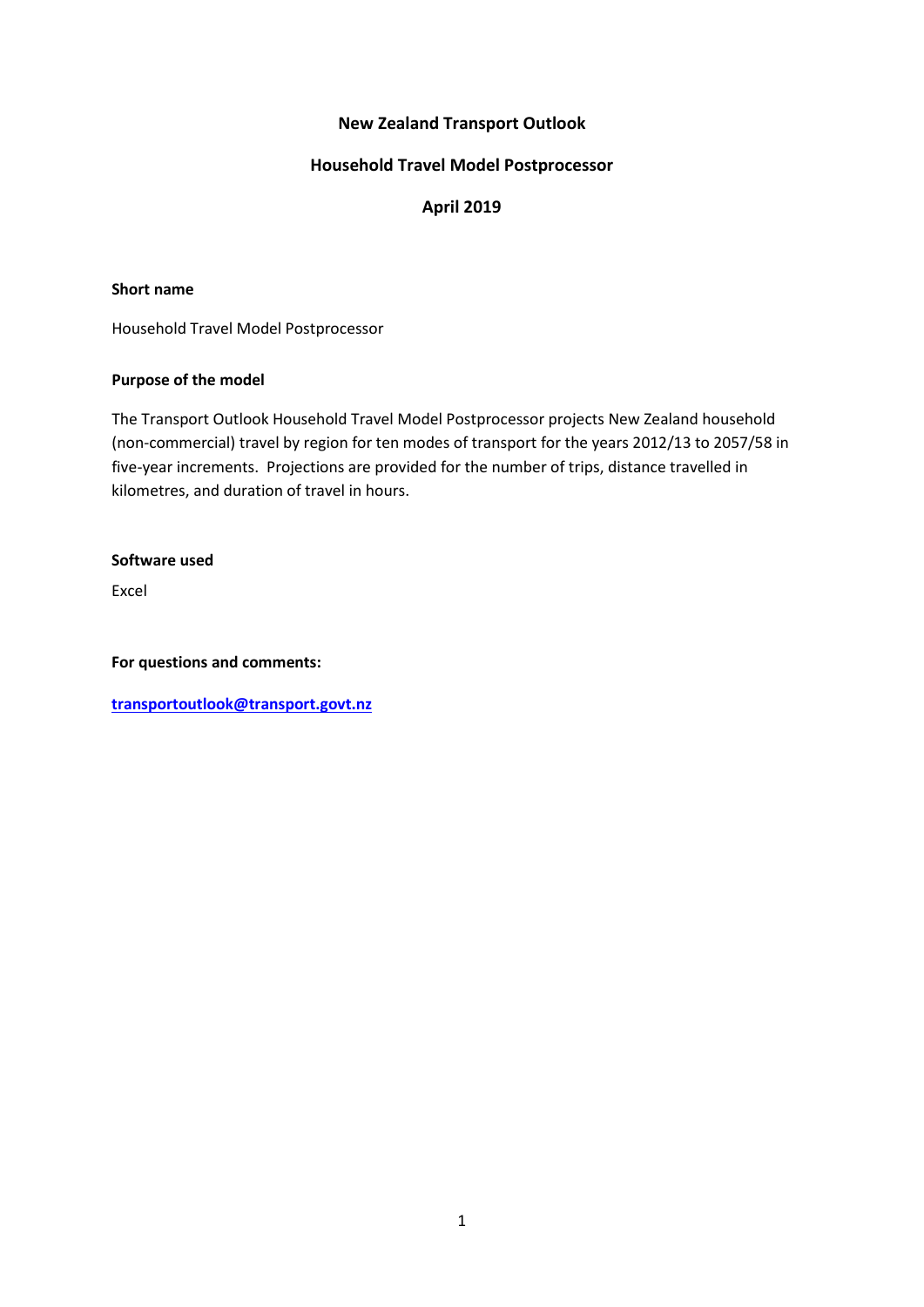### **Transport Outlook Household Travel Model Postprocessor Documentation**

## **1. At a high level, what does this model do?**

The Transport Outlook Household Travel Model Postprocessor projects New Zealand household (non-commercial) travel by region for ten modes of transport for the years 2012/13 to 2057/58 in five-year increments. Projections are provided for the number of trips, distance travelled in kilometres, and duration of travel in hours.

The Household Travel has two main components. First, the separately documented Transport Outlook Household Travel Model SAS Programmes provide the base year 2012/13 results for each region, as well as starting values for the projections of total travel by mode nationwide to 2042/43. The Transport Outlook Household Travel Model Postprocessor provides the final projections of travel by mode by region to 2057/58. There are 14 regions in the model, with the Tasman, Nelson and Marlborough regions treated as a single region, labelled 'TNM'.

The Household Travel Model is heavily based on data from the New Zealand Household Travel Survey, as well as population projections from Stats NZ and GDP projections from the Treasury. The focus of the model is on projecting local travel, which accounts for the overwhelming majority of travel by the ten land transport modes considered. While the Household Travel Survey data does pick up an occasional inter-city trip, the sample size for inter-city travel is too small to be meaningful.

### **2. Where do I find the model results?**

The model consists of a single Excel workbook for each scenario to be modelled. In the workbook, the first three sheets, labelled 'Total Trip Tables', 'Total Distance Tables' and 'Total Duration Tables', provide the final model results.

## **3. What are the inputs to this model and where do they come from?**

An initial set of projections of travel demand by region and mode to 2042/43 comes from the Household Travel Model SAS Programmes but, except for the base year 2012/13, only the national summation of these numbers is actually used. It was originally intended that the SAS Programmes would produce the final Household Travel Model travel demand projections by region and mode, and, indeed, the SAS Programmes still produce a complete set of demand projections by region and mode. These projections are shown in the 'Total Trip Tables Original', 'Total Distance Tables Original' and 'Total Duration Tables Original' sheets. However, our analysis of the regional projections produced by the SAS Programmes suggested that the Household Travel Survey sample size in some regions was too small to support reliable projections at the regional level, especially in the smaller regions. Hence, the Postprocessor uses only projections of travel demand at a national level from the SAS Programmes. It then uses a relatively simple approach to break these out by region and make further adjustments, so as to produce the final regional projections. It also extends these projections to 2057/58.

An exception to this approach is the projections for local train and local bus in Auckland and Wellington, and for local bus in Christchurch (where there is no local train service). Here, no simple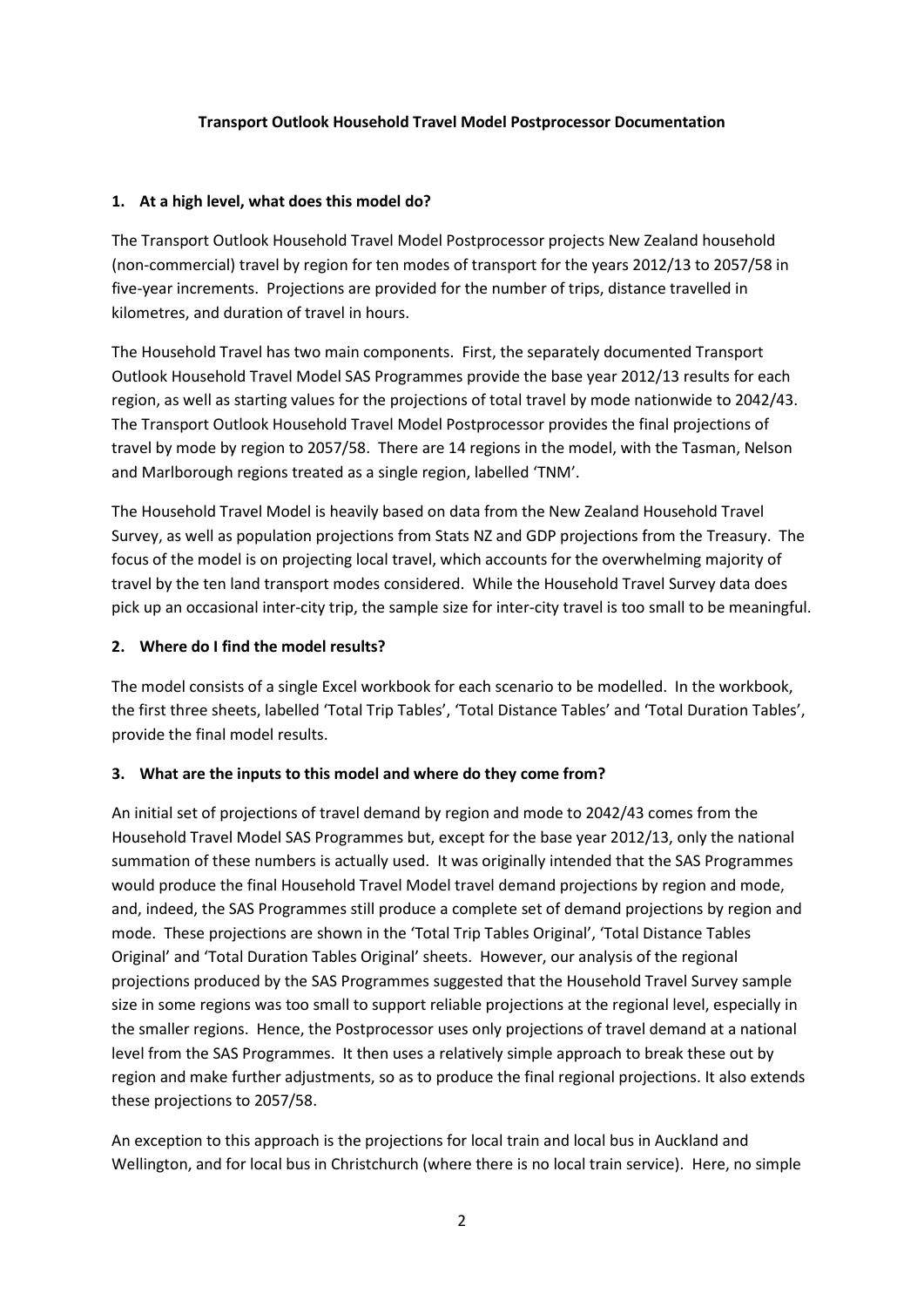breakdown of national bus and train demands would be meaningful, so the regional projections from the SAS Programmes are still used as a starting point for the final regional projections.

Projections of regional populations are shown in the 'Updated Population' sheet. They come from the separately documented Transport Outlook Population and GDP Model file. The population projections used by the original SAS Programmes are shown in the "Original Population' sheet.

There is also a series of user-provided assumptions, entered in the last three sheets, which can be used to model various alternative scenarios.

In the 'Active Mode Assumptions' sheet, the user can enter assumptions about the growth of active modes (walking and cycling) compared with business as usual (BAU). Here, 'BAU' refers to the initial results from the SAS Programmes, whatever they may be. In the event that these modes grow beyond BAU, the user can specify what fraction of this growth is shifted away from the light vehicle driver and light vehicle passenger modes. The percentages do not need to sum to 100. In the event that the percentages sum to less than 100, the model will treat the remaining percentage of walking or cycling trips as newly generated.

In the 'PT Assumptions' sheet, the user can similarly enter assumptions about the growth of public transport (local train, local bus, and local ferry) in Auckland and Wellington only. The reason this feature was added is that we wanted to ensure that the impacts of the City Rail Link, now under construction in Auckland, as well as other planned public transport improvements in Auckland and Wellington, were fully reflected in our projections. Our models are not detailed enough to project the impact of specific local projects, so we have used this sheet to replace our own projections for Auckland and Wellington for public transport with projections provided by Auckland Transport and the Greater Wellington Regional Council.

For local train travel, the user may also specify what fraction of this growth is shifted away from the pedestrian, cyclist, light vehicle driver, light vehicle passenger, and bus modes. For local bus travel, the user may specify what fraction of this growth is shifted away from the pedestrian, cyclist, light vehicle driver, and light vehicle passenger modes. Again, the percentages do not need to sum to 100, with any remaining percentage of trips treated as newly generated. As the total distance walked or cycled is typically small, even a small diversion of pedestrian and cyclist flows to public transport can result in a large percentage reduction in distance and duration walked or cycled.

The 'Other Assumptions' sheet contains four further tables, all of which are linked to identical tables in the Population and GDP Model, where these assumptions should be entered by the user. The reason is that these assumptions may be used by other Transport Outlook models, including the separately documented Transport Outlook VKT/Vehicle Numbers Model. Entering them in the Population and GDP Model assures that all models are using consistent assumptions.

In the first two tables of the 'Other Assumptions' sheet, the user can enter an assumed share of household light vehicle driver and light vehicle passenger travel diverted to vehicle sharing and an assumed share of commercial light vehicle driver and light vehicle passenger travel diverted to vehicle sharing. In the third, the user can enter an assumed percentage change in average trip length, where 0% indicates no change from BAU.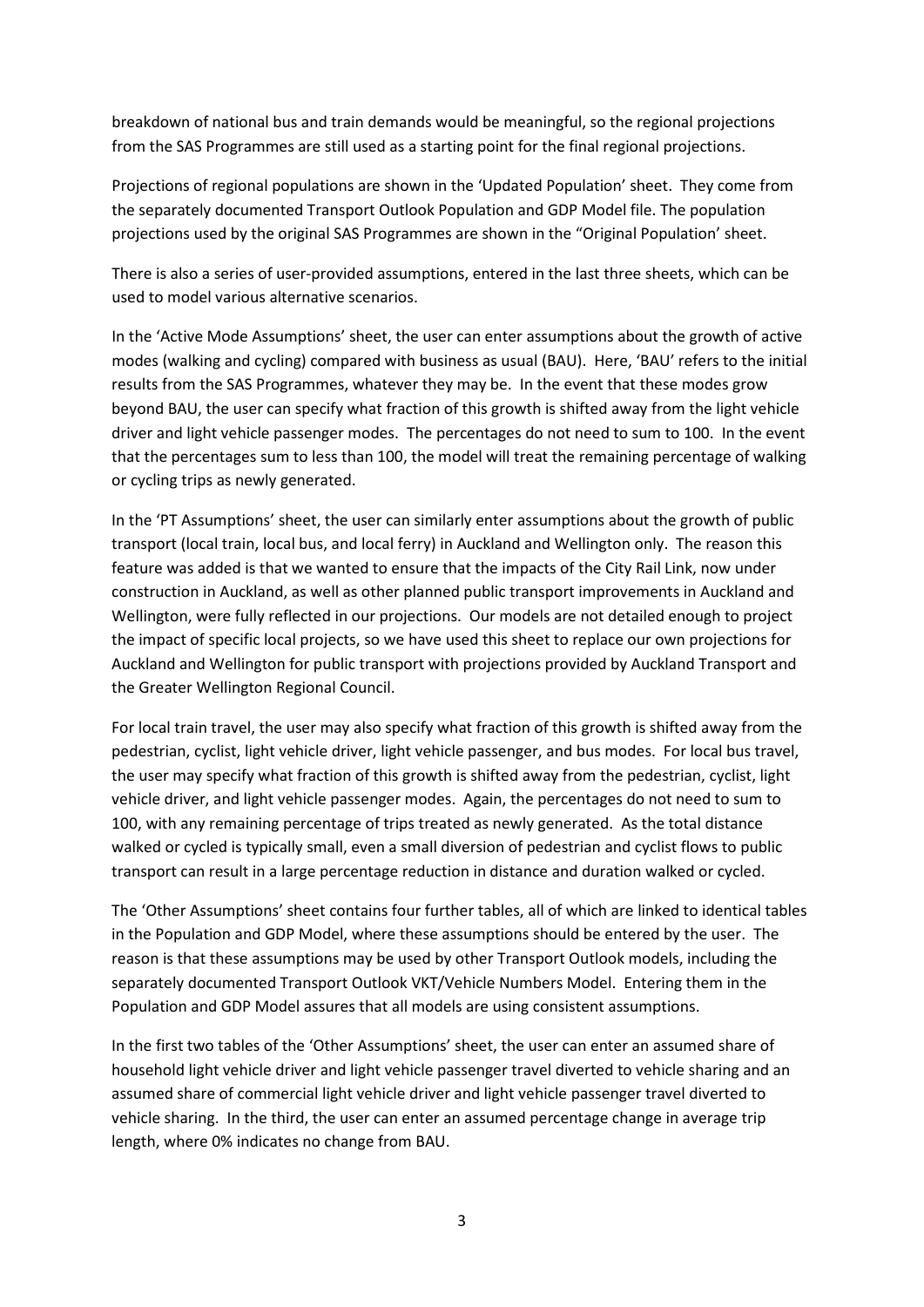The fourth table shows congestion charging, also known as demand management road pricing, assumptions for the Auckland, Wellington, and Canterbury regions. These include the desired reduction in household light vehicle and vehicle share VKT and the desired reduction in commercial light vehicle and vehicle-share VKT. The latter figures are not used by the Postprocessor, which deals only with household travel, but are shown here to keep the format consistent with the same table in the Population and GDP Model. Any reduction in household light vehicle VKT is assumed to be equivalent to a reduction in travel by household light vehicle and vehicle share drivers (or first occupants, in the case of self-driving vehicles).

The fourth table also shows the percentage diversion to other modes when the household light vehicle and vehicle-share VKT is reduced by congestion charging. The other modes to which this travel may be diverted include household light vehicle and vehicle share passengers (resulting in higher vehicle occupancy), bus, rail, cycling, and walking. As always, the percentages do not need to sum to 100. Any deficiency will be assumed to represent a reduction in total travel demand.

### **4. How does this model derive its results?**

The projections from the SAS Programmes enter the Postprocessor through the 'Unformatted Trip Summary' sheet, which is linked directly to a .csv file generated by the SAS Programmes. This data appears in more readable format in the 'Formatted Trip Summary' sheet, which, in turn, feeds into the 'Total Trip Tables Original' 'Total Distance Tables Original' and 'Total Duration Tables Original' sheets. For the periods 2047/48, 2052/53, and 2057/58, for which the SAS Programmes did not generate results, 2042/43 results for each mode are grown in line with the regional population.

The 'Total Trip Tables Sup #1', 'Total Distance Tables Sup #1' and 'Total Duration Tables Sup #1' sheets then do the first-cut projections of travel by mode and region. These are estimated by growing the base year flows (trips, distances or durations, respectively) by the growth in the regional population and the growth in national per capita demand for that mode from the SAS Programme projections. The exception is for local train and local bus in Auckland, Wellington, and Canterbury, although the growth in train service in Canterbury is irrelevant, since the base year flows are zero.

The 'Total Trip Tables Sup #2', 'Total Distance Tables Sup #2' and 'Total Duration Tables Sup #2' sheets then make four possible adjustments to the first-cut projections.

- Walking and cycling are increased as specified by the user in the 'Active Mode Assumptions' sheet; some of these flows may be drawn from light vehicle drivers and light vehicle passengers.
- In Auckland and Wellington only, local train, local bus, and local ferry may be increased as specified by the user in the 'PT Assumptions' sheet; for local train and local bus, some of these flows may be drawn from light vehicle drivers, light vehicle passengers, pedestrians, cyclists and (for local train only) local bus.
- Distances and durations may be changed according to the changes in average trip length specified in the 'Other Assumptions' sheet.
- All figures are multiplied by a small 'adjustment constant' for each mode, shown on rows 159- 168. This adjustment ensures that the sum of the flows across all regions for the mode, before taking into account the two adjustments above, equals the original national total projections from the SAS Programmes.